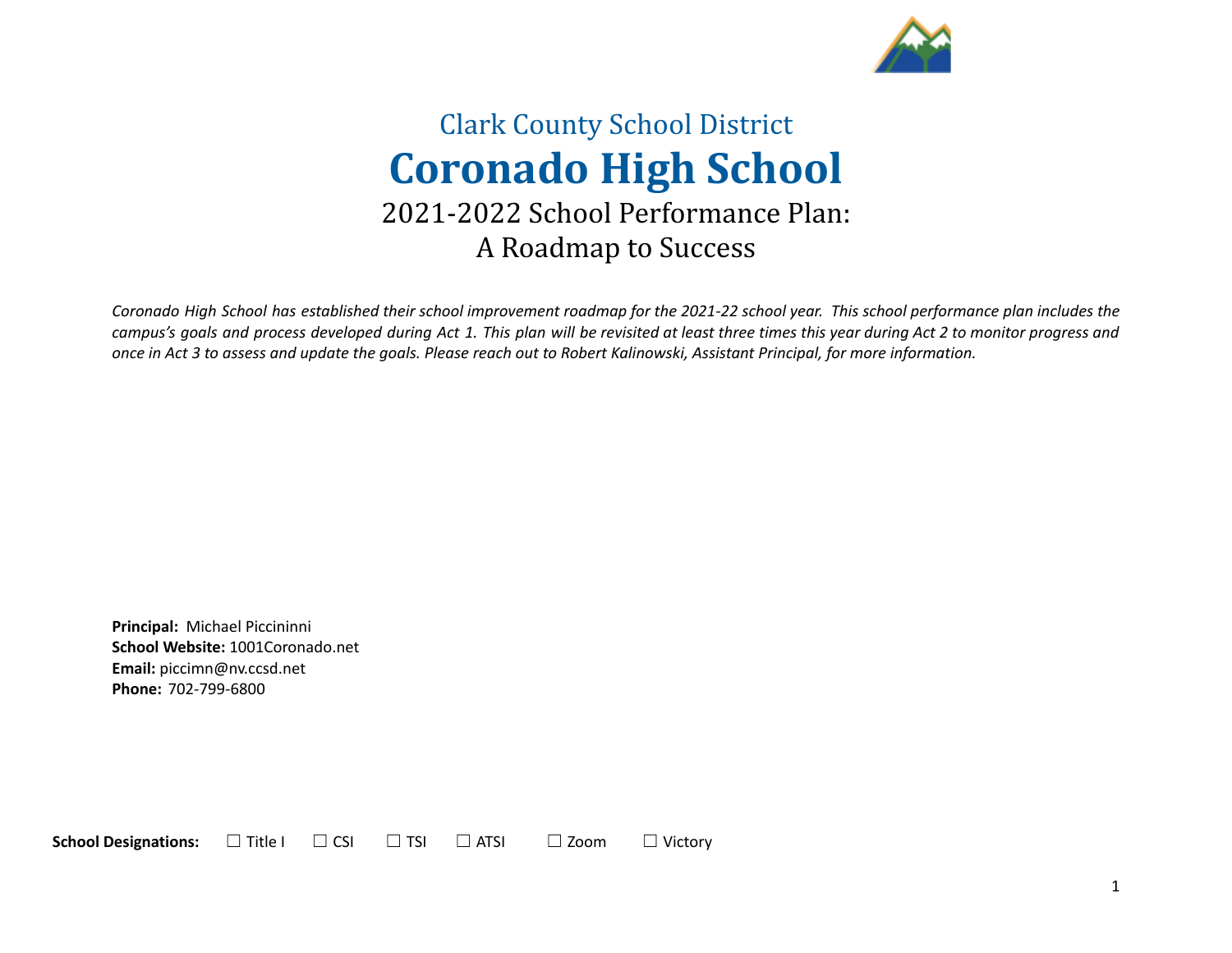

## **School Information**

This section provides an at-a-glance view of the school's enrollment and student performance data. For information about Nevada's Consolidated State Plan, see Every Student [Succeeds](https://doe.nv.gov/uploadedFiles/ndedoenvgov/content/Boards_Commissions_Councils/ESSA_Adv_Group/NevadaSubmittedConsolidatedPlanFinal.pdf) Act (ESSA), and for detailed information about the School and District rating system, see the School [Rating](http://nevadareportcard.nv.gov/DI/MoreDownload?filename=Nevadas%20School%20Rating%20System.pdf) *[Overview.](http://nevadareportcard.nv.gov/DI/MoreDownload?filename=Nevadas%20School%20Rating%20System.pdf)*

|                 |              |                                 |              |                 | <b>Enrollment Data</b> |              |                                   |                                       |            |           |            |
|-----------------|--------------|---------------------------------|--------------|-----------------|------------------------|--------------|-----------------------------------|---------------------------------------|------------|-----------|------------|
|                 | <b>Total</b> | Am $ln/$<br>AK<br><b>Native</b> | <b>Asian</b> | <b>Hispanic</b> | <b>Black</b>           | <b>White</b> | <b>Pacific</b><br><b>Islander</b> | Two or<br><b>More</b><br><b>Races</b> | <b>IEP</b> | <b>EL</b> | <b>FRL</b> |
| <b>School</b>   | 3318         | $< 1\%$                         | 11.4%        | 20.6%           | 5.3%                   | 51%          | 1.5%                              | 9.5%                                  | 7.59%      | 2.8%      | 18.06%     |
| <b>District</b> | 323,787      | .34%                            | 6.06%        | 46.57%          | 14.72%                 | 23.76%       | 1.62%                             | 6.93%                                 | 12.73%     | 16.12%    | 75.54%     |
| <b>State</b>    | 496,938      | .82%                            | 5.44%        | 42.69%          | 11.45%                 | 31.36%       | 1.46%                             | 6.78%                                 | 12.68%     | 14.13%    | 65.8%      |

|                  | <b>Student Performance Data</b> |             |                 |                 |             |                 |                 |                |             |                 |
|------------------|---------------------------------|-------------|-----------------|-----------------|-------------|-----------------|-----------------|----------------|-------------|-----------------|
|                  |                                 |             | <b>Math</b>     |                 |             | <b>ELA</b>      |                 | <b>Science</b> | <b>ELPA</b> |                 |
| Academic<br>Year | School/<br><b>District</b>      | Proficiency | Growth<br>(MGP) | Growth<br>(AGP) | Proficiency | Growth<br>(MGP) | Growth<br>(AGP) | Proficiency    | Proficiency | Growth<br>(AGP) |
|                  | School                          | 51.7        |                 |                 | 77.5        |                 |                 | 34.3           | 18.5%       | 27.2%           |
| 2018             | <b>District</b>                 | 24.4        |                 |                 | 44.5        |                 |                 | 32.3           | $8.2%***$   | 20.4%*          |
|                  | <b>School</b>                   | 52.7        |                 |                 | 78.5        |                 |                 | 47.5           | 16%         | 36.2%           |
| 2019             | <b>District</b>                 | 24.8        |                 |                 | 46.5        |                 |                 | 21.3           | $7%$ **     | 14.9%*          |
|                  | <b>School</b>                   | 54.6        |                 |                 | 75.3        |                 |                 | n/a            | 12.5%       | 10.9%           |
| 2020             | <b>District</b>                 | 24.4        |                 |                 | 48.0        |                 |                 | n/a            | 4.7%**      | $9.3%***$       |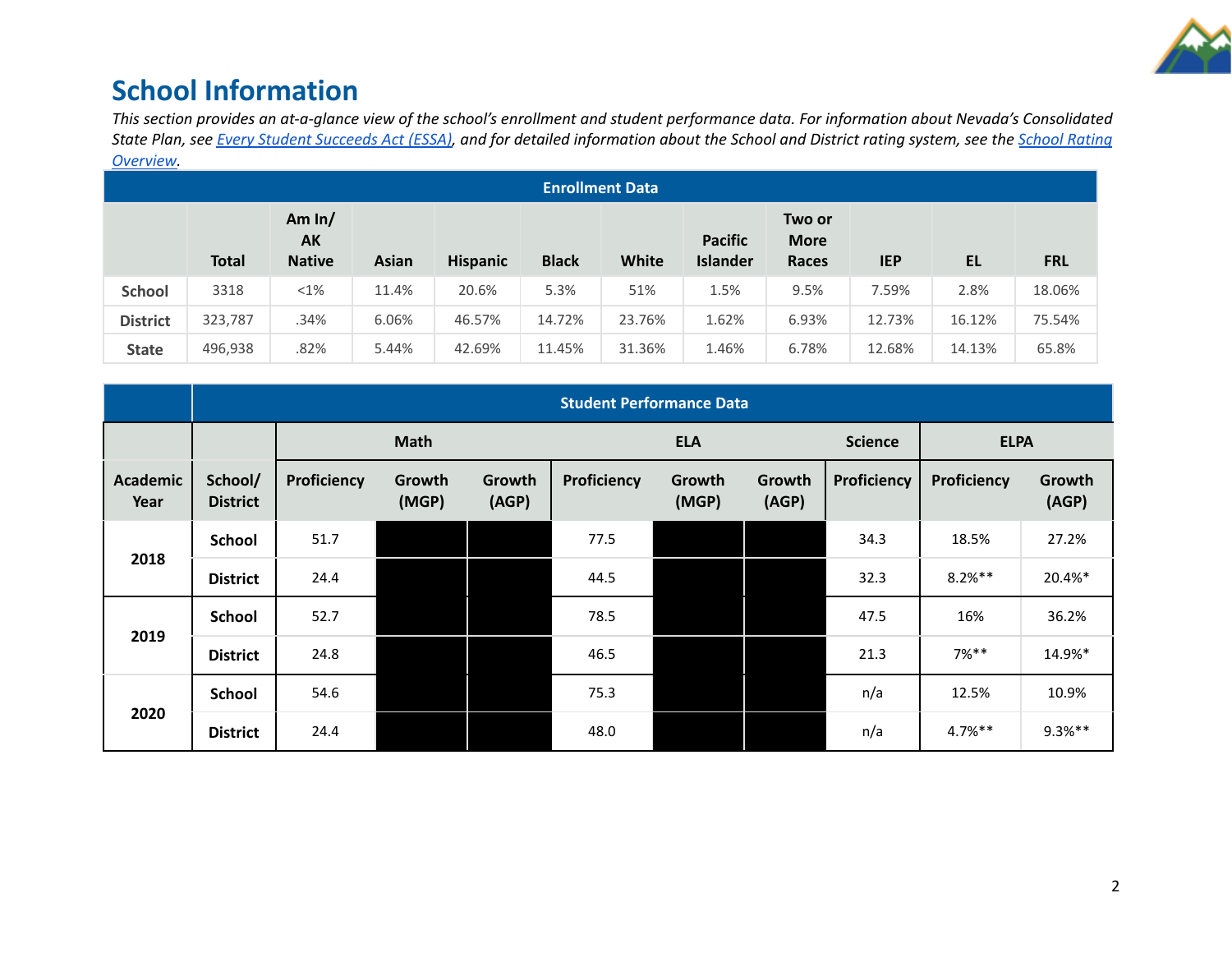

| <b>4 Year ACGR</b> |                               |                               |                               |  |  |
|--------------------|-------------------------------|-------------------------------|-------------------------------|--|--|
|                    | <b>Grad Rate</b><br>2017-2018 | <b>Grad Rate</b><br>2018-2019 | <b>Grad Rate</b><br>2019-2020 |  |  |
| <b>School</b>      | 94.6                          | 95.6                          | 96.5                          |  |  |
| <b>District</b>    | 83.2                          | 85.2                          | 85.8                          |  |  |

| <b>School Climate Data</b> |                                                |                      |                         |  |
|----------------------------|------------------------------------------------|----------------------|-------------------------|--|
|                            | <b>Cultural &amp; Linguistic</b><br>Competence | <b>Relationships</b> | <b>Emotional Safety</b> |  |
| <b>School</b>              | 385                                            | 356                  | 347                     |  |
| <b>District</b>            | 379                                            | 368                  | 361                     |  |

## **School Continuous Improvement (CI) Team**

The Continuous Improvement Team is made up of a diverse group of school administrators, teachers, staff, caretakers, and students. This team *meets regularly to develop, monitor, and continually respond to the school's teaching and learning needs.*

| <b>Name</b>                                                                                                                                                                         | <b>Role</b>                                                  |
|-------------------------------------------------------------------------------------------------------------------------------------------------------------------------------------|--------------------------------------------------------------|
| Michael Piccininni                                                                                                                                                                  | Principal(s) (required)                                      |
| Trisha Davenport, Robert Kalinowski, Sean Marshall, Jennifer Bartkowitz, Jamie<br>Gilbert, Melissa Robertson                                                                        | Other School Leader(s)/Administrator(s) (required)           |
| Lori Jorgensen, Theresa Holyoak, Jeffrey Johnson, Aron Anderson, Melvia<br>Valiente, Mark Reed, Andrea Barton, Melissa Kingman, Jeremy Paredes,<br>Stephanie Stewart, April Pollard | Teacher(s) (required)                                        |
| Jeannie Galvin                                                                                                                                                                      | Paraprofessional(s) (required)                               |
| Mike Marrero, Stacey Allen, Michelle Bentley, Jamie Padilla, Kristen Staves,<br>Marsha Endre, Joshua Tidball                                                                        | Parent(s) (required)                                         |
| Ashlyn Hayes, Julia Padilla, Noah Staves, Megan Lea, Alexander Lea, Alexius<br>Baseleon, Cayna Love                                                                                 | <b>Student(s)</b> (required for secondary schools)           |
| n/a                                                                                                                                                                                 | Tribes/Tribal Orgs (if present in community)                 |
| n/a                                                                                                                                                                                 | Specialized Instructional Support Personnel (if appropriate) |
| *Add rows as needed                                                                                                                                                                 |                                                              |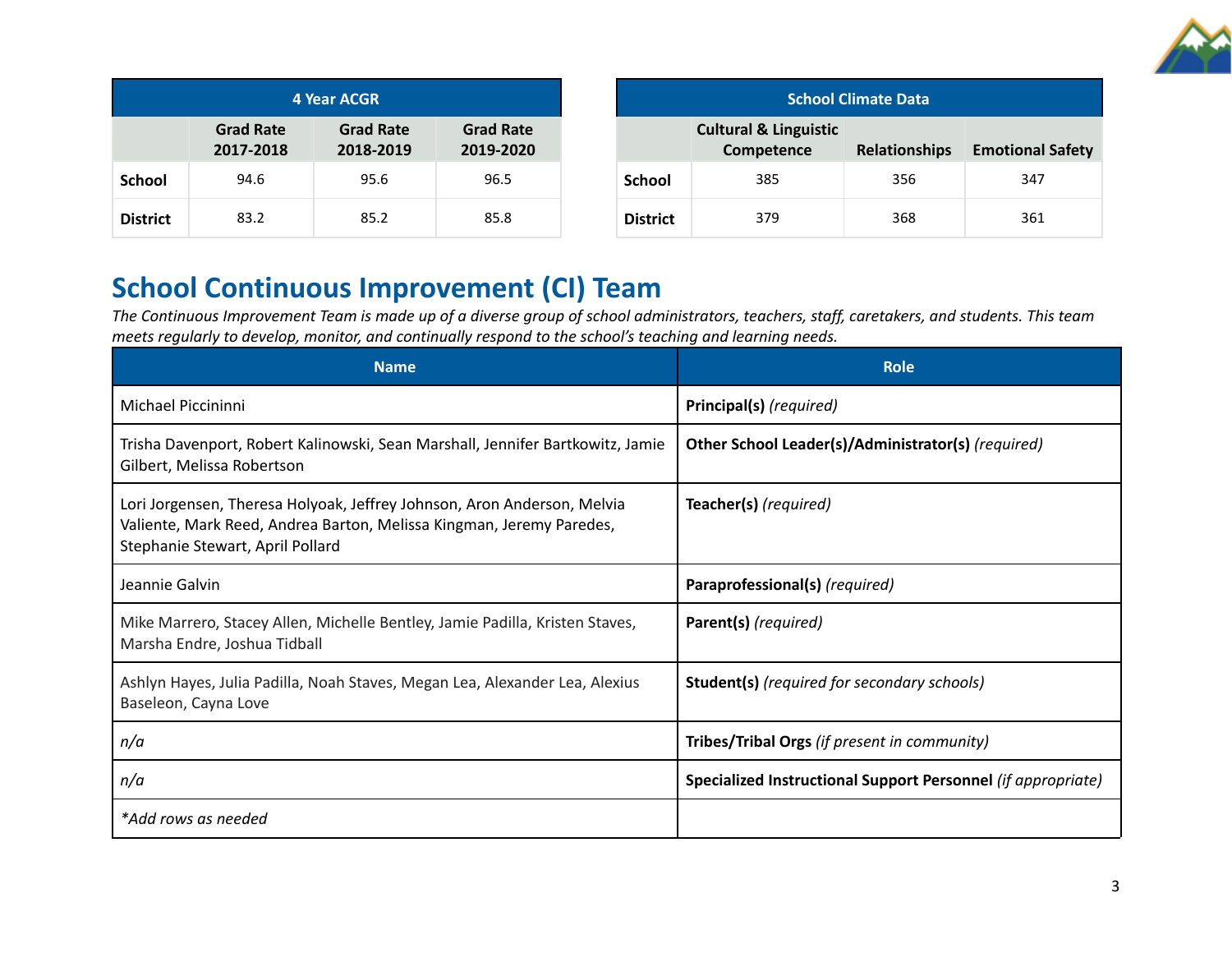

# **School Community Outreach**

*This section highlights outreach events facilitated by the school to engage students, regarding school partner.*

| <b>Outreach Event</b>                  | <b>Date and Time</b> | <b>Number in</b><br><b>Attendance</b> | <b>Key Takeaways</b>                                                                                                                                                                                                                                                                                                                                                                                                              |
|----------------------------------------|----------------------|---------------------------------------|-----------------------------------------------------------------------------------------------------------------------------------------------------------------------------------------------------------------------------------------------------------------------------------------------------------------------------------------------------------------------------------------------------------------------------------|
| <b>Event 2- In Person</b>              |                      |                                       |                                                                                                                                                                                                                                                                                                                                                                                                                                   |
| Parent Survey-Climate & Culture        | 03/03/2021           | 468                                   | Teachers are modeling and scaffolding<br>instruction. Instruction focuses on<br>metacognition and encourages<br>discourse. Perception is that teachers<br>do most of the discourse. Students are<br>regularly assessed on content. Majority<br>of interactions with staff are brief and<br>respectful/helpful.                                                                                                                    |
| Student Survey-Climate & Culture       | 03/03/2021           | 1502                                  | Students believe they are learning.<br>Students feel pressured/tense/rushed<br>about schoolwork. Students are tired,<br>bored (52%). 41% feel challenged with<br>content. Students believe the teachers<br>are caring, honest and consistent as<br>well as respectful and helpful. Class<br>activities are mostly auditory (lectures)<br>and individual assessment. Students<br>and staff have positive relationships<br>overall. |
| Teacher/Staff Survey-Climate & Culture | 03/05/2021           | 104                                   | Teachers believe the school offers a<br>superior amount of opportunities for<br>students to participate in activities that<br>interest them. Teachers believe school<br>leaders expect them to hold students<br>to high academic standards and that<br>course availability supports students.                                                                                                                                     |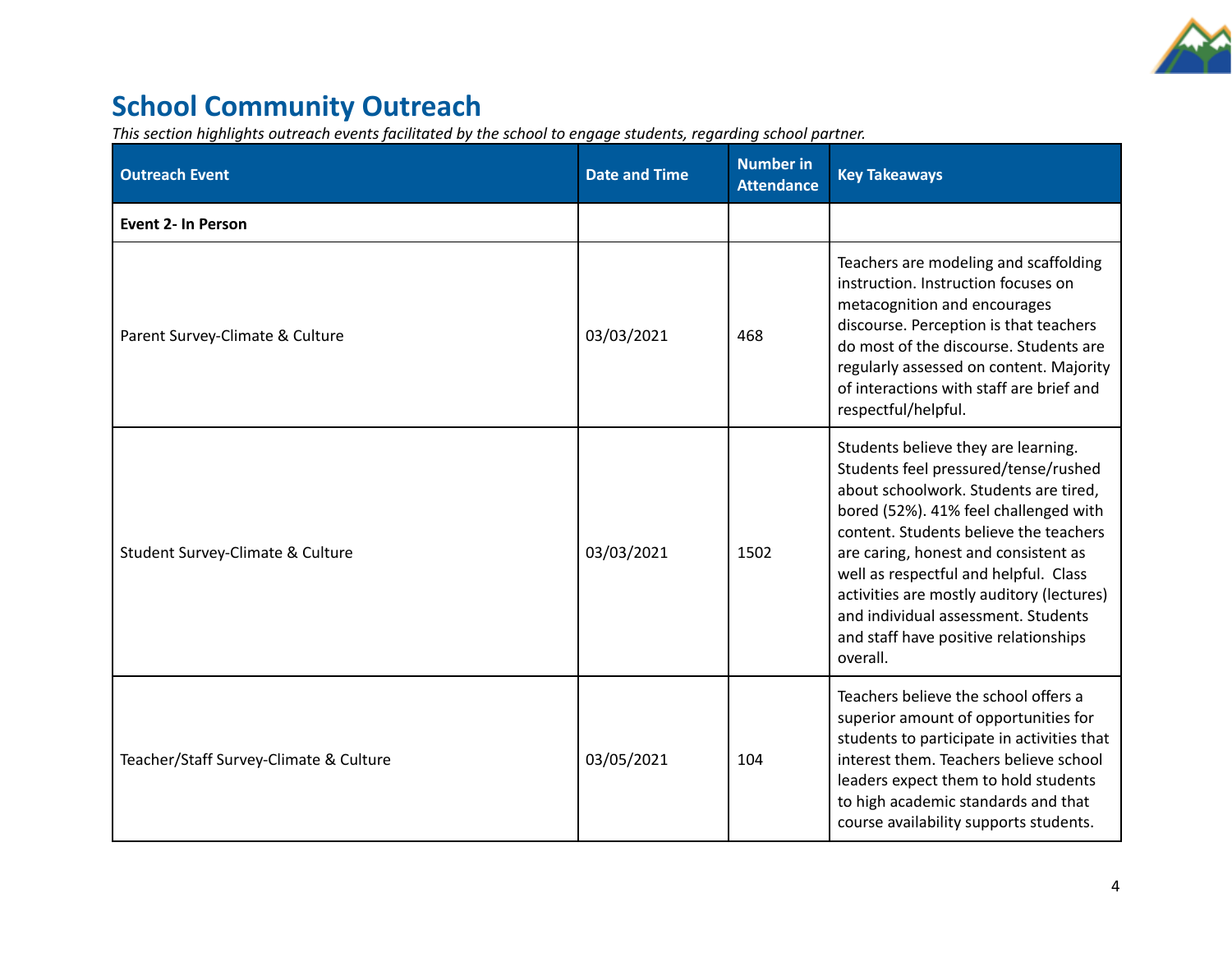

|                            |            |      | Teachers believe the school to be safe.<br>Teachers believe professional<br>development offerings are lacking,<br>especially related to evaluation,<br>interpretation and use of data to<br>address individual student learning<br>needs as well as a need for a formal<br>teacher mentor program.                                                            |
|----------------------------|------------|------|---------------------------------------------------------------------------------------------------------------------------------------------------------------------------------------------------------------------------------------------------------------------------------------------------------------------------------------------------------------|
| Student Survey- Engagement | 03/05/2021 | 1741 | Students are mindful of academic<br>responsibilities as they influence the<br>future. Students want to do well but do<br>not wish to stand out in class settings.<br>Students strive to do their best when<br>working with peers and are willing to<br>assist each other. Students reported<br>positive interactions with teachers in<br>regards to learning. |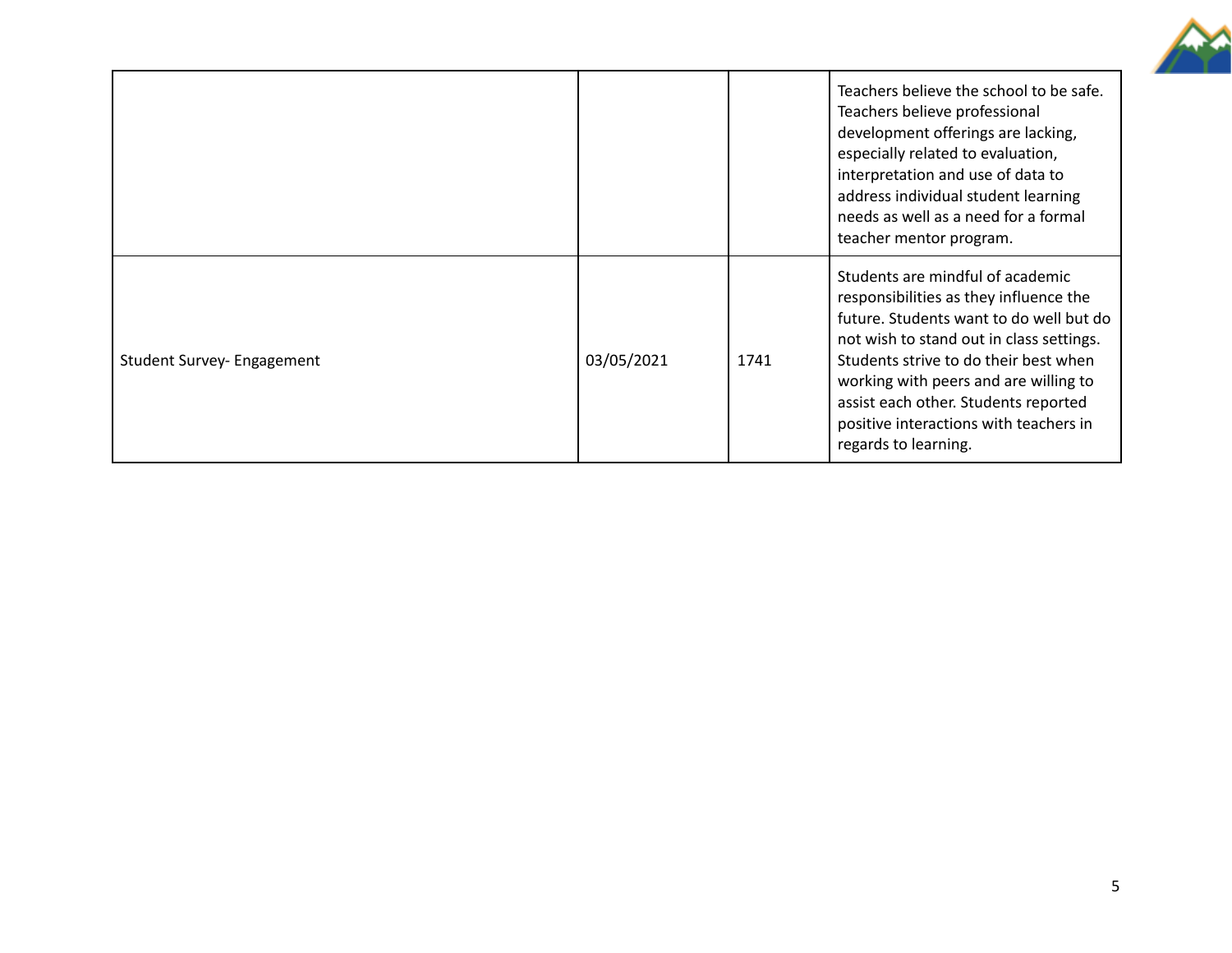## **School Goals**

The school goals were developed over a series of five events and included opportunities for teachers, parents, and students to share their experience and ideas for improvement. The tables on the following pages capture key aspects of the process the CI team engaged in during the *creation of this plan.*

## **Inquiry Area 1 - Student Success**

### **Part A**

| <b>Student Success</b>                |                                                                   |                                                                                                                                |                                                                 |  |  |
|---------------------------------------|-------------------------------------------------------------------|--------------------------------------------------------------------------------------------------------------------------------|-----------------------------------------------------------------|--|--|
|                                       | <b>Student Performance</b>                                        | <b>Social and Emotional Learning</b>                                                                                           | <b>Access to Rigorous Texts and Tasks</b>                       |  |  |
| Data<br><b>Reviewed</b>               | Student Survey- Climate & Culture<br>Student Survey- Engagement   | Student Survey- Climate & Culture<br>Student Survey- Engagement                                                                | Student Survey- Climate & Culture<br>Student Survey- Engagement |  |  |
| Problem<br><b>Statement</b>           | Students are feeling disconnected from their academics and peers. |                                                                                                                                |                                                                 |  |  |
| <b>Critical Root</b><br><b>Causes</b> | students in lessons.                                              | WIth a new emphasis on technology in the classrooms, teachers have difficulties utilizing the new technologies to fully engage |                                                                 |  |  |

### **Part B**

| <b>Student Success</b>                                                                                                                                                                                                                                            |  |  |  |  |  |
|-------------------------------------------------------------------------------------------------------------------------------------------------------------------------------------------------------------------------------------------------------------------|--|--|--|--|--|
| <b>School Goal:</b> Increase the percentage of students engaged in hybrid<br>lessons in classrooms on a weekly basis utilizing technology from 0% to<br>Aligned to Nevada's STIP Goal: 5<br>50% by year 2023 as measured by the NEPF Administrative observations. |  |  |  |  |  |
| <b>Improvement Strategy:</b> Staff Development Days geared towards effective hybrid instruction strategies.                                                                                                                                                       |  |  |  |  |  |
| <b>Evidence Level</b> (1-Strong; 2-Moderate; 3-Promising; 4-Demonstrates a Rationale): 3                                                                                                                                                                          |  |  |  |  |  |
| <b>Intended Outcomes: Increased student engagement.</b>                                                                                                                                                                                                           |  |  |  |  |  |
|                                                                                                                                                                                                                                                                   |  |  |  |  |  |
| <b>Action Steps:</b>                                                                                                                                                                                                                                              |  |  |  |  |  |

. On Staff Development Days teachers will participate in professional development by their colleagues. Professional Development will be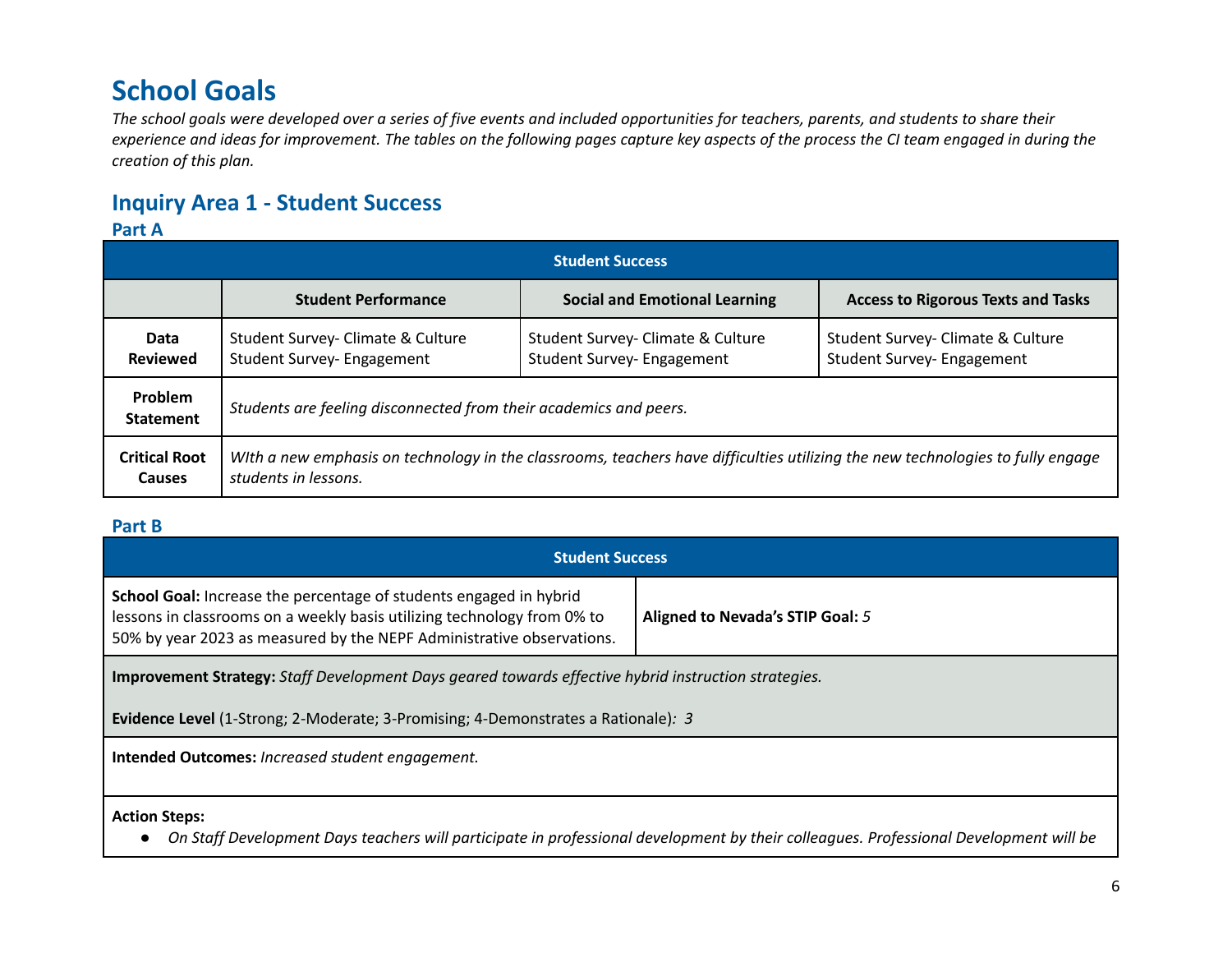*focused on hybrid learning strategies.*

- As Administration observes classrooms, they will be looking for specific ideas/strategies that were showcased during the Staff *Development Days.*
- The agenda for the Staff Development Day shows that the Staff Development Days are focused on hybrid learning.

### **Resources Needed:**

- **● Teacher presenters**
- **● Technology**
- **● Agenda**
- **● School identified goal**

### **Challenges to Tackle:**

- *● Staff Absences- tasks need to be completed by those that were absent.*
- *● Videotape presentations for staff that were absent to view on their own.*

### **Equity Supports. What, specifically, will we do to support the following student groups around this goal?**

English Learners: Provide professional learning opportunities for teachers and other licensed personnel regarding effective instructional practices and strategies for English language learners.

Foster/Homeless: Provide professional learning opportunities for teachers and other licensed personnel regarding effective instructional practices and strategies for students who are at-risk.

Free and Reduced Lunch: Provide professional learning opportunities for teachers and other licensed personnel regarding effective instructional practices and strategies for students who are at-risk.

### Migrant: N/A

Racial/Ethnic Minorities: Provide professional learning opportunities for teachers and other licensed personnel regarding effective instructional practices and strategies for students who are at-risk.

Students with IEPs: Provide professional learning opportunities for teachers and other licensed personnel regarding effective instructional practices and strategies for students who are at-risk.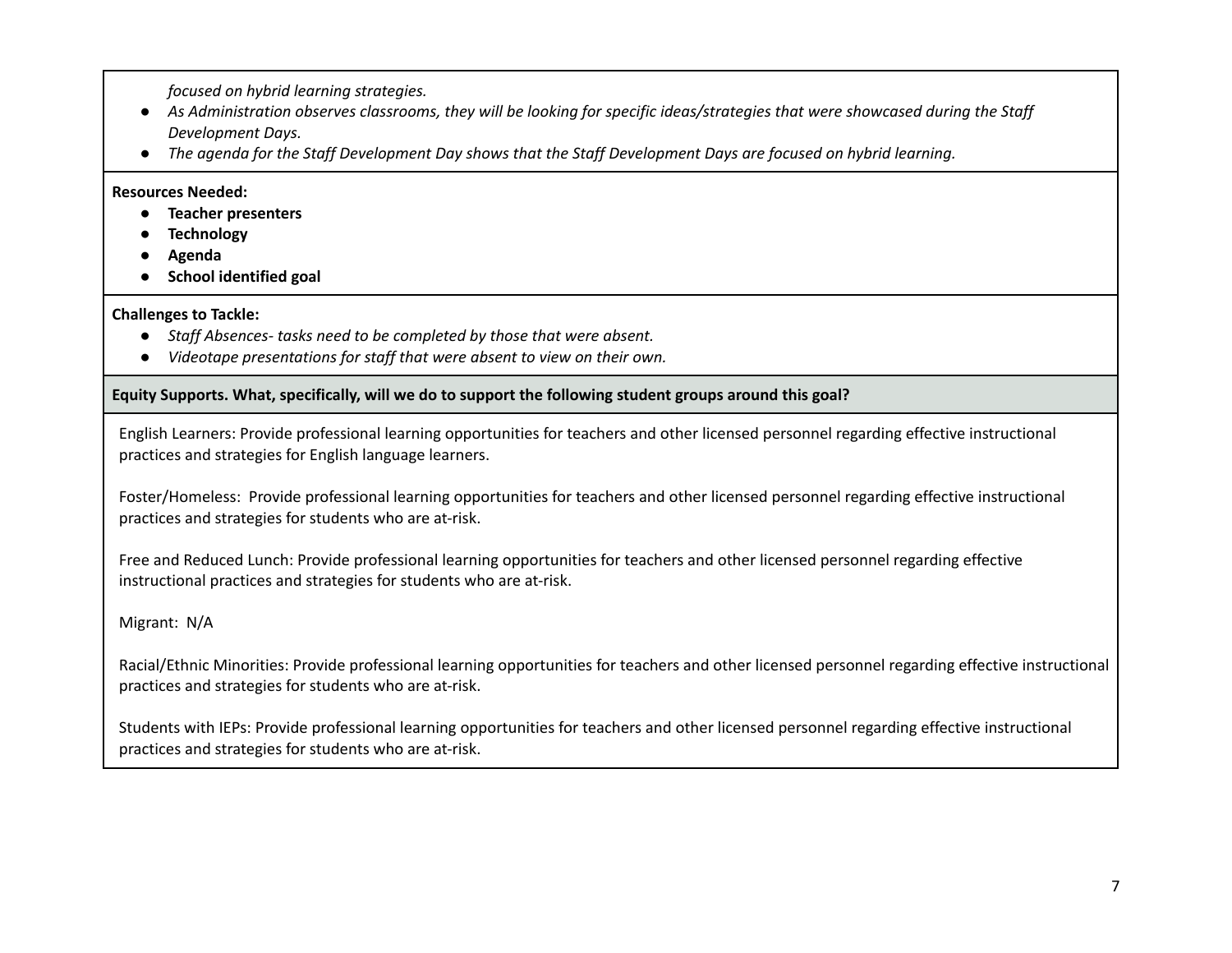## **Inquiry Area 2 - Adult Learning Culture**

## **Part A**

| <b>Adult Learning Culture</b>      |                                                                          |                                         |                                                                             |  |  |
|------------------------------------|--------------------------------------------------------------------------|-----------------------------------------|-----------------------------------------------------------------------------|--|--|
|                                    | <b>Instructional Practice</b>                                            | <b>Instructional Leadership</b>         | <b>Systems and Structures that Support</b><br><b>Continuous Improvement</b> |  |  |
| Data<br><b>Reviewed</b>            | Teacher/Staff Survey- Climate & Culture                                  | Teacher/Staff Survey- Climate & Culture | Teacher/Staff Survey- Climate & Culture                                     |  |  |
| <b>Problem</b><br><b>Statement</b> | Teachers feel there is a lack of professional development opportunities. |                                         |                                                                             |  |  |
| <b>Critical Root</b><br>Causes     | There was no established schedule for professional development.          |                                         |                                                                             |  |  |

## **Part B**

| <b>Adult Learning Culture</b>                                                                                                                                                                                                                   |                           |  |  |  |
|-------------------------------------------------------------------------------------------------------------------------------------------------------------------------------------------------------------------------------------------------|---------------------------|--|--|--|
| <b>School Goal:</b> Increase the number of formal professional learning<br>opportunities organized on site that teachers will attend during Staff<br>Development Days from 0% to 50% by year 2023 as measured by<br>attendance/tasks completed. | <b>STIP Connection: 2</b> |  |  |  |
| <b>Improvement Strategy: Restructure Staff Development Days.</b>                                                                                                                                                                                |                           |  |  |  |
| <b>Evidence Level</b> (1-Strong; 2-Moderate; 3-Promising; 4-Demonstrates a Rationale): 2                                                                                                                                                        |                           |  |  |  |
| <b>Intended Outcomes:</b> Teachers become more proficient with technology.                                                                                                                                                                      |                           |  |  |  |
| <b>Action Steps:</b><br>On Staff Development Days teachers will participate in professional development by their colleagues. Professional Development will be<br>focused on hybrid learning strategies.                                         |                           |  |  |  |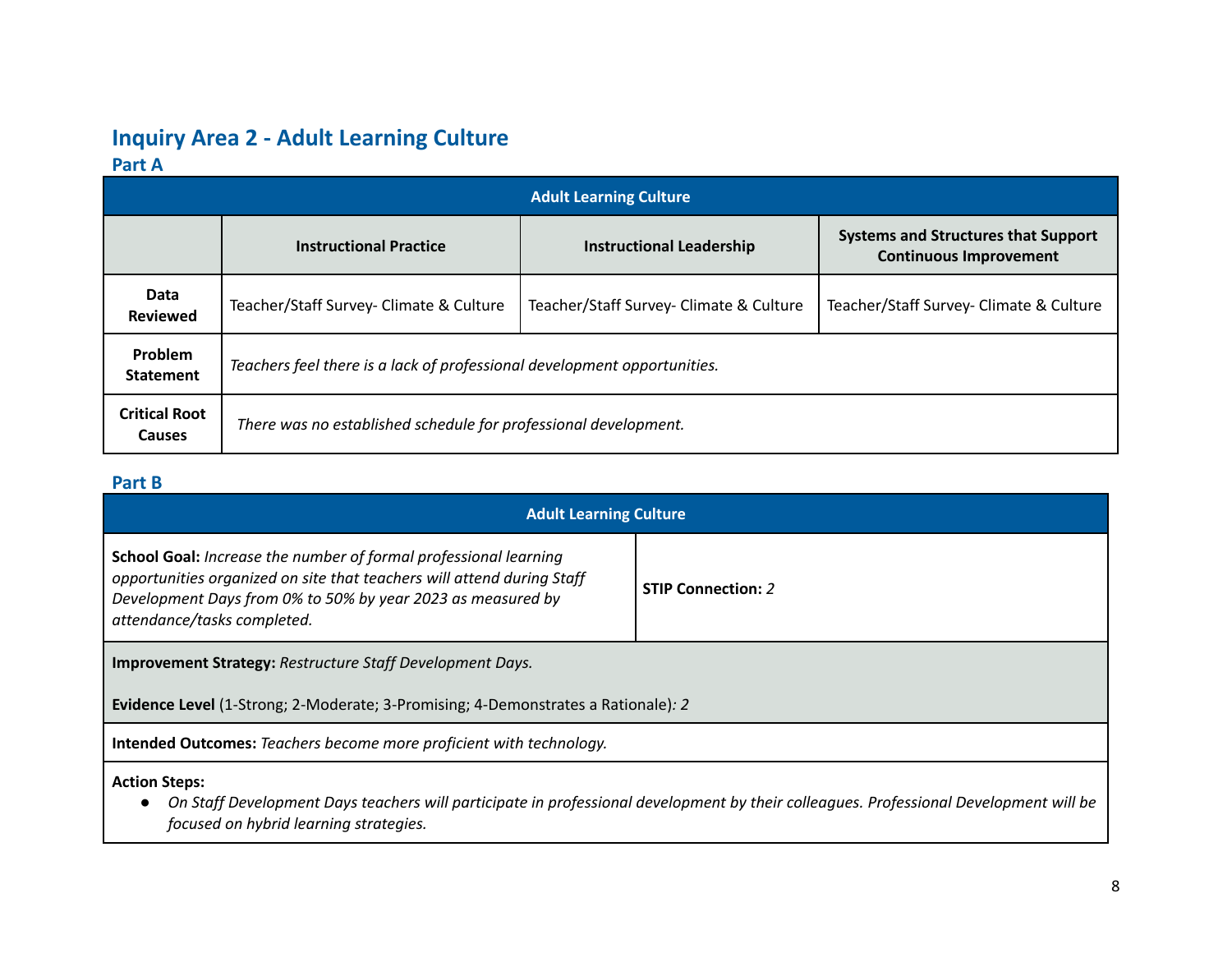- As Administration observes classrooms, they will be looking for specific ideas/strategies that were showcased during the Staff *Development Days.*
- The agenda for the Staff Development Day shows that the Staff Development Days are focused on hybrid learning.

#### **Resources Needed:**

- **● Teacher presenters**
- **● Technology**
- **● Agenda**
- **● School identified goal**

### **Challenges to Tackle:**

- *● Staff Absences- tasks need to be completed by those that were absent.*
- *● Videotape presentations for staff that were absent to view on their own.*

### **Equity Supports. What, specifically, will we do to support the following student groups around this goal?**

English Learners: Provide professional learning opportunities for teachers and other licensed personnel regarding effective instructional practices and strategies for English language learners.

Foster/Homeless: Provide professional learning opportunities for teachers and other licensed personnel regarding effective instructional practices and strategies for students who are at-risk.

Free and Reduced Lunch: Provide professional learning opportunities for teachers and other licensed personnel regarding effective instructional practices and strategies for students who are at-risk.

Migrant: N/A

Racial/Ethnic Minorities: Provide professional learning opportunities for teachers and other licensed personnel regarding effective instructional practices and strategies for students who are at-risk.

Students with IEPs: Provide professional learning opportunities for teachers and other licensed personnel regarding effective instructional practices and strategies for students who are at-risk.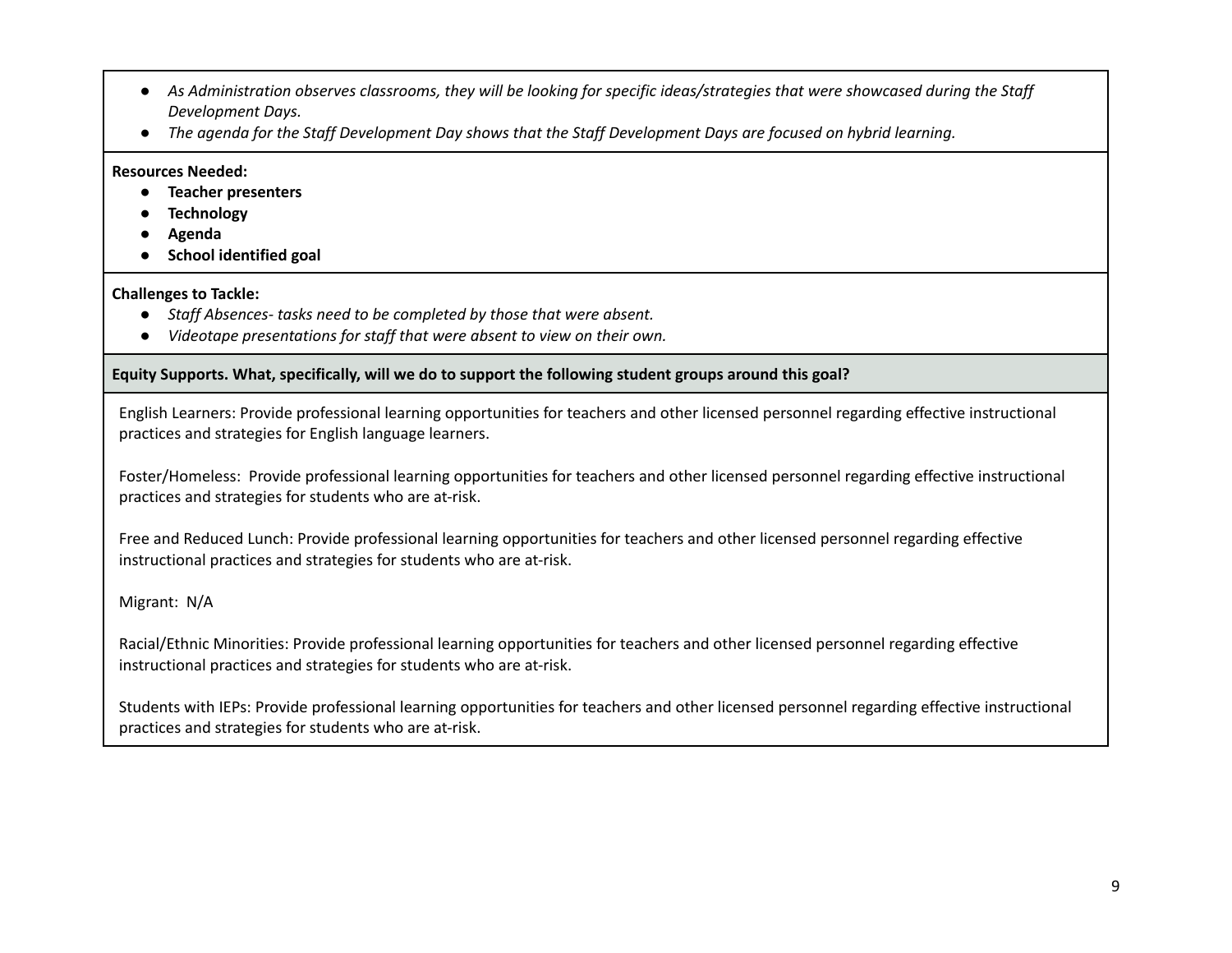# **Inquiry Area 3 - Connectedness**

## **Part A**

| <b>Connectedness</b>                  |                                                                                                   |                                         |                                          |  |  |
|---------------------------------------|---------------------------------------------------------------------------------------------------|-----------------------------------------|------------------------------------------|--|--|
|                                       | <b>Student</b>                                                                                    | <b>Staff</b>                            | <b>Family &amp; Community Engagement</b> |  |  |
| Data<br><b>Reviewed</b>               | Student Survey- Climate & Culture<br>Student Survey- Engagement<br>Panorama Survey                | Teacher/Staff Survey- Climate & Culture | Parent Survey- Climate & Culture         |  |  |
| Problem<br><b>Statement</b>           | Students do not want to stand out in class.                                                       |                                         |                                          |  |  |
| <b>Critical Root</b><br><b>Causes</b> | Students are not engaging in extracurricular activities at the same level they have historically. |                                         |                                          |  |  |

## **Part B**

| <b>Connectedness</b>                                                                                                                                                                                                            |                             |  |
|---------------------------------------------------------------------------------------------------------------------------------------------------------------------------------------------------------------------------------|-----------------------------|--|
| School Goal: Increase the percentage of students who overall, completely<br>feel like they belong at our school from 10% (fall) to 15% (winter) to 25%<br>(spring) by spring 2022 as measured by the Panorama Education Survey. | <b>STIP Connection:</b> $6$ |  |
| <b>Improvement Strategy:</b> Engage students in both activities and athletic programs.                                                                                                                                          |                             |  |
| <b>Evidence Level</b> (1-Strong; 2-Moderate; 3-Promising; 4-Demonstrates a Rationale): 4                                                                                                                                        |                             |  |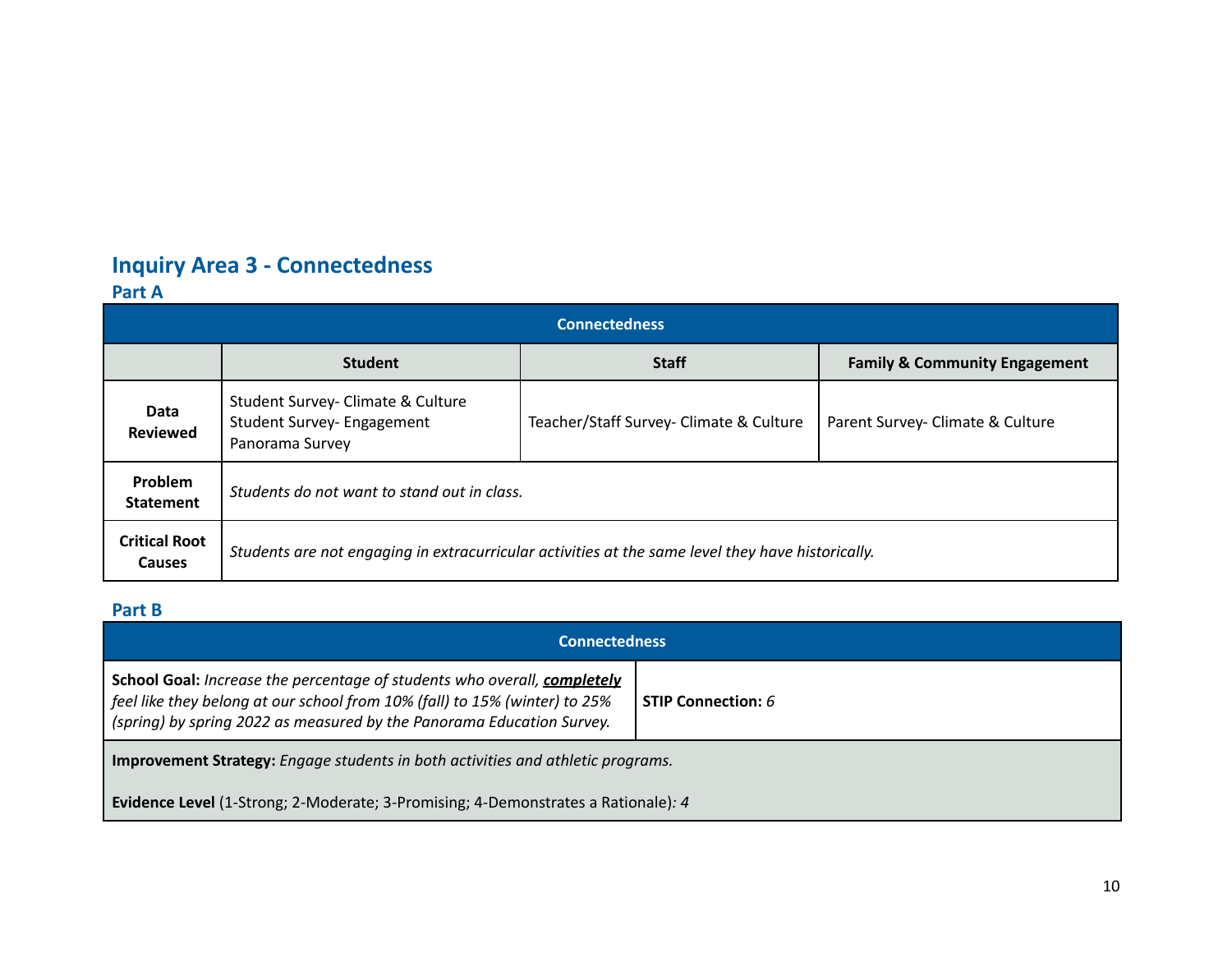Intended Outcomes: Students build self-confidence and buy into the overall culture of classrooms and the school at large.

#### **Action Steps:**

- Use a variety of means to advertise clubs/athletic programs for students to participate in using social media, school website, Channel 6 *News, family nights, bulletin boards, and flyers.*
- *● Freshmen Festival recruiting event.*

#### **Resources Needed:**

- **●** *Coaches/Advisors*
- *● Teams/Clubs*
- *● Food*
- *● Social Media Accounts Manager/Webmaster*
- *● Activities/Athletics Offices*

#### **Challenges to Tackle:**

- **●** *Faculty/Staff commitment to coach/advise students.*
- *● Getting students to join/participate in these clubs/athletic programs.*

### **Equity Supports. What, specifically, will we do to support the following student groups around this goal?**

English Learners: Provide professional learning opportunities for teachers and other licensed personnel regarding effective instructional practices and strategies for English language learners.

Foster/Homeless: Provide professional learning opportunities for teachers and other licensed personnel regarding effective instructional practices and strategies for students who are at-risk.

Free and Reduced Lunch: Provide professional learning opportunities for teachers and other licensed personnel regarding effective instructional practices and strategies for students who are at-risk.

Migrant: N/A

Racial/Ethnic Minorities: Provide professional learning opportunities for teachers and other licensed personnel regarding effective instructional practices and strategies for students who are at-risk.

Students with IEPs: Provide professional learning opportunities for teachers and other licensed personnel regarding effective instructional practices and strategies for students who are at-risk.